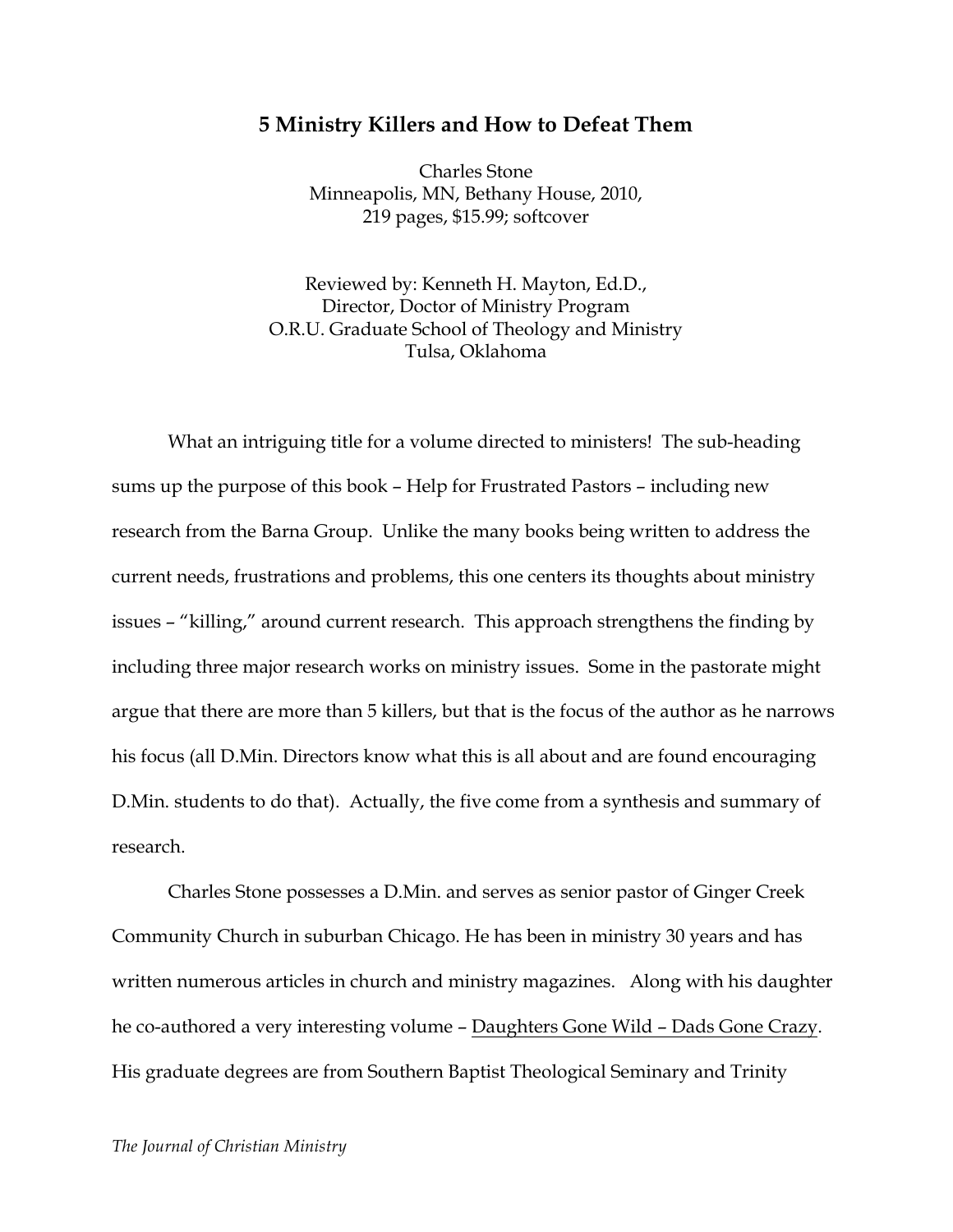Theological Seminary and Trinity Evangelical Divinity School. He and his wife, Sherryl, have three adult children. His web site is www.charlesstone.net.

Dr. Stone is interested in what is causing so many ministers to "lose their joy" or "passion." He discovered (and we know) that a large number of pastors (80%) are discouraged or dealing with depression. Focus on the Family estimates 1,500 pastors leave their assignment each month.

The author attacked this situation by amassing research about 1,900 pastors and 1,000 non-pastors in partnership with the Barna Group, LifeWay, Research and National Christian Poll.com from Christianity Today, Inc. With real life stories and research, he found that one of five categories "kill" the joy:

- 1. Head-in-the sand mentality that denies existing problems.
- 2. Emotional investment in the wrong issues.
- 3. Unhealthy responses to ministry frustrations.
- 4. A lone ranger attitude that says, "God and I can handle this."
- 5. Attitudes and actions that lead to lonely, hurting spouses.

Stone's approach is to cover what the research says about our frustrations in the church, how we respond to them and what we would like the people we serve to do differently. He then devotes the third part of the book to how we can defeat those killers and be more joy-filled servants of Christ.

This book's chapter titles are very creative and descriptive:

Part 1: This Ain't Kansas Anymore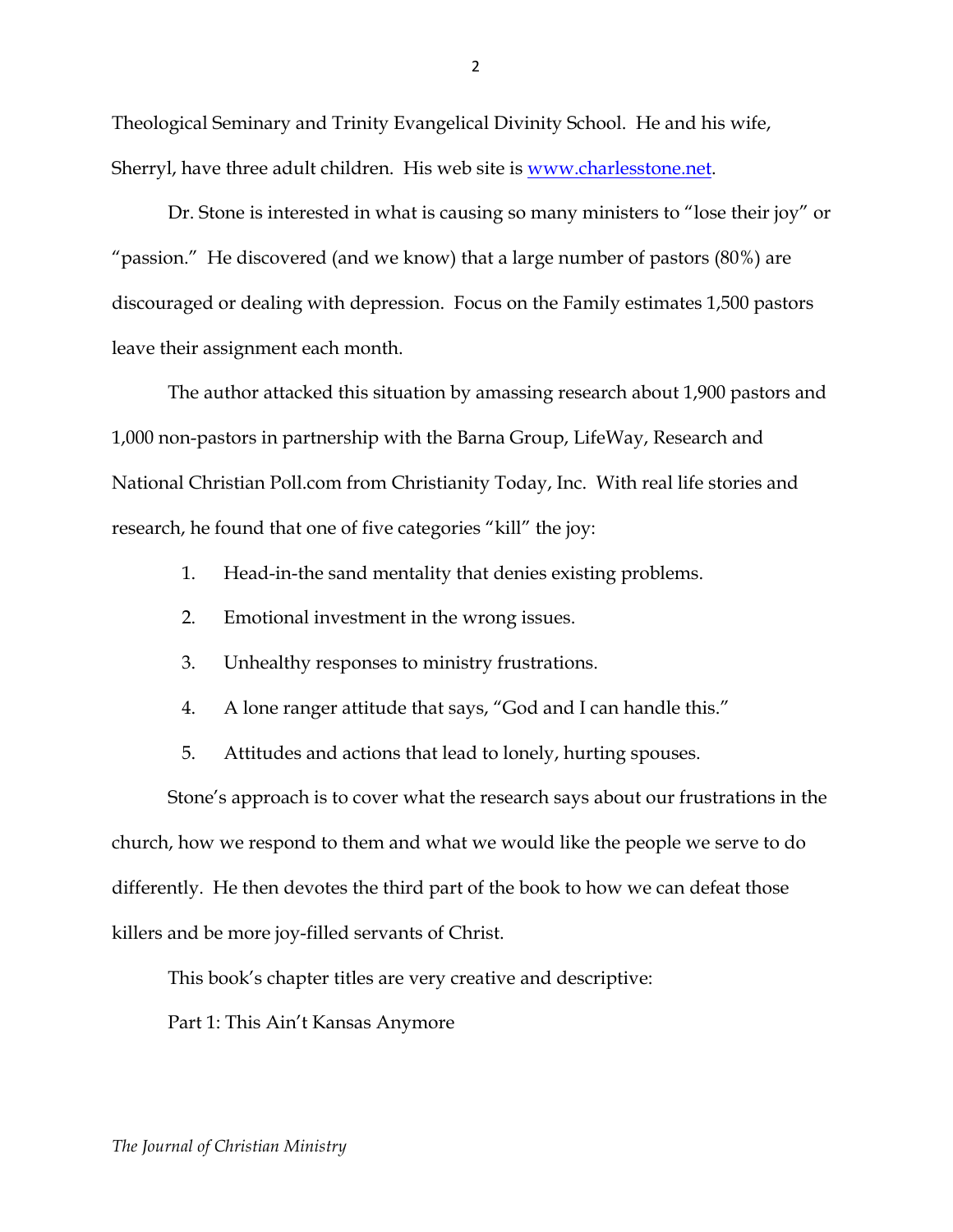Part II: "What We've Got Here Is…a Failure to Communicate" (What Almost

2,000 Pastors and More Than 600 Church Members Revealed.)

Part III: Whatcha Gonna Do When the Bad Boys Come for You?

Part IV: "Seize the Day, Boys. Make Your Lives Extraordinary."

The chapters in each section had similar titles.

For dealing with ministerial challenges and issues, the author suggests a model of four decisions that need to be made in order to keep passion and emotional health vibrant:

Speak up with courage (what we want different)

Own up with humility (what frustrates us)

Show up with integrity (how we respond)

The core for these decisions is to open up with vulnerability

The four research studies are explained in the Appendix, but a summary of these is found early in the book. Study 1 – Barna Research Group surveyed by phone 615 pastors (2007). Study 2 – Barna Research surveyed by phone in 2008 1,005 U.S. adults (over age eighteen; 650 self-identified as Christians). Study 3 – In October 2008, LifeWay Research (research arm of the Southern Baptist Convention surveyed by phone 1,002 Protestant pastors. Study four – In January 2009 Christianity Today surveyed (online) 284 pastors.

Stone does an excellent job of comparing, contrasting and synthesizing the data. A good example of this is how he develops results from Barna and LifeWay to this question: "Think about the challenges pastors often face when it comes to their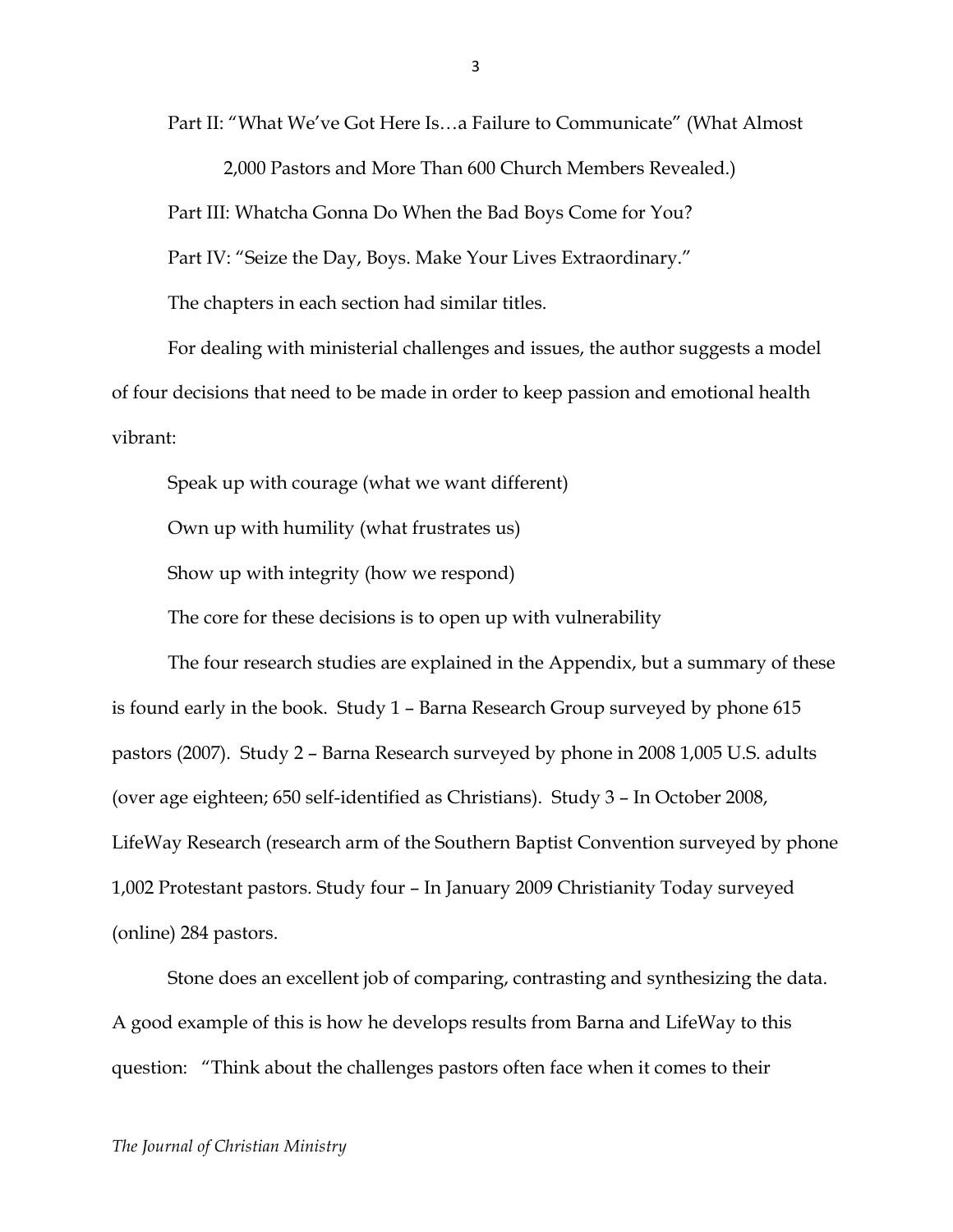relationships with people who attend the church. For you, what are the types of issues that cause the more disappointment or frustration between you and the people in your church?" Out of the two sets of results, he develops a chart of "Mega Themes:" Issues involving people's response to my leadership and their response to the church's organizational needs (60%); issues involving people's commitment to their walk with Jesus (30%); issues involving people's relationships with others in the church (15%).

Throughout the book there are many other such cases, complete with excellent tables and graphs. He models how to summarize data in a cohesive and clear way. His work could be used to assist DMin students in how to report their results in their D.Min. study. I suggest that those who teach and assist in research to check the book out for this purpose.

I really like his last chapter in which he and his wife dialogue about those frustrations and concerns for the home (spouses). In a survey from Global Pastors Wives Network, it stated that pastor's wives' issues are the number one reason pastors leave their ministries. I do find a weakness in that the research studies seem to refer to men only as pastors. I didn't find much to refer to women as pastors (not only spouses). This would be a great topic for another book.

This book can be read personally, but each chapter concludes with 'Questions to Ponder' and there could be an excellent group study for staff, lay leaders and other ministers. There are some excellent, usable quotes at the top of each chapter. There are also some excellent vignettes from pastors' struggles to strengthen the application of results.

4